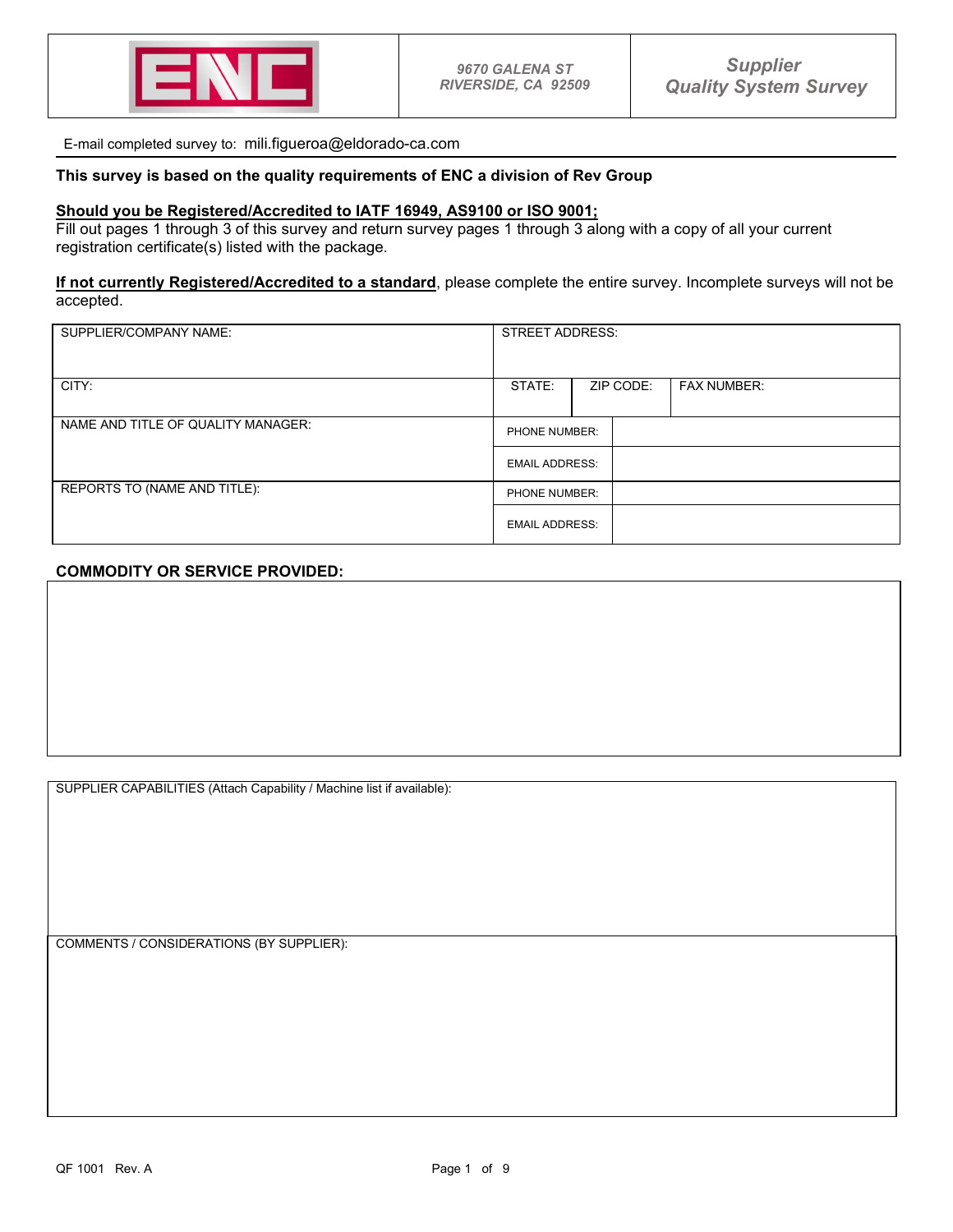

| <b>Registered Quality Management System?</b>                                                                                                  | ISO-9001 Quality Management System            |                                     | $\Box$ *YES               | <b>NO</b><br>$\blacksquare$ |
|-----------------------------------------------------------------------------------------------------------------------------------------------|-----------------------------------------------|-------------------------------------|---------------------------|-----------------------------|
| *Registered: Must send copy of 3rd party<br>Certificate of Registration. Certificate must                                                     | IATF 16949 Quality Management System          |                                     | $\Box$ *YES               | NO                          |
| show ANAB or IAF Accredited.                                                                                                                  | AS-9100 Quality Management System             |                                     | $\Box$ *YES               | $\Box$ No                   |
| Compliant claimed companies (by self-<br>internal audit or by non-accredited company)                                                         | ISO 10012-1 or ANSI/NCLS Z540-1 (CALIBRATION) |                                     | $\Box$ *YES               | I I NO                      |
| are not considered Certified Systems.<br>An on-site may be required.                                                                          | OTHER:                                        |                                     | $\Box$ YES                | $\blacksquare$<br><b>NO</b> |
|                                                                                                                                               |                                               |                                     |                           |                             |
|                                                                                                                                               |                                               |                                     |                           |                             |
| SPECIFICATION (S) COMPATIBLE WITH YOUR QA SYSTEM AND PROCEDURES (CHECK ALL THAT APPLY)                                                        |                                               |                                     | <b>Calibration</b>        |                             |
| Quality                                                                                                                                       | <b>Inspection/Control</b>                     |                                     |                           |                             |
| ISO 9001:2015                                                                                                                                 | $\Box$ ANSI/ASQC Z1.4                         |                                     | $\sqcap$ ANSI/NCSL Z540.3 |                             |
| IATF 16949:2016                                                                                                                               | $\Box$ ANSI/ASQC Z1.9                         | $\Box$ ISO10012                     |                           |                             |
| AS9100D                                                                                                                                       | ANSI/ESD S20.20                               |                                     | □ ISO/IEC 17025           |                             |
| <b>NADCAP</b>                                                                                                                                 | <b>IPC-A-610</b>                              |                                     |                           |                             |
| <b>NAS 412 (FOD)</b>                                                                                                                          | <b>IPC-A-620</b>                              |                                     |                           |                             |
|                                                                                                                                               | IPC J-STD-001                                 |                                     |                           |                             |
| Other (please specify):                                                                                                                       |                                               |                                     |                           |                             |
|                                                                                                                                               |                                               |                                     |                           |                             |
| Does your company have a Counterfeit Parts program in place?                                                                                  |                                               |                                     | <b>YES</b>                | NO.                         |
| <b>MECHANICAL INSPECTION CAPABILITY</b><br>(Check this box $\Box$ if you do not perform inspection, otherwise answer the following questions) |                                               |                                     |                           |                             |
| CMM $\Box$ YES $\Box$ NO IF YES, HOW MANY?                                                                                                    |                                               | MANUAL $\Box$ or PROGRAMABLE $\Box$ |                           |                             |
| TABLE SIZE:                                                                                                                                   | DCC SYSTEM? □ YES □ NO SOFTWARE TYPE:         |                                     |                           |                             |
| FARO ARM? $\Box$ YES $\Box$ NO                                                                                                                |                                               |                                     |                           |                             |
| OPTICAL COMPARATOR? $\Box$ YES $\Box$ NO DOES IT HAVE DIGITAL X & Y READINGS? $\Box$ YES $\Box$ NO                                            |                                               |                                     |                           |                             |
| DO YOU HAVE A PROFILOMETER? □ YES □ NO                                                                                                        |                                               |                                     |                           |                             |
| NO. OF EMPLOYEES:<br>NO. IN MFG:                                                                                                              | NO. IN QA:                                    | NO. IN ENG:                         | <b>SHIFTS WORKED:</b>     |                             |
|                                                                                                                                               |                                               |                                     | $\Box$ 1                  | $\Box$ 2 $\Box$ 3           |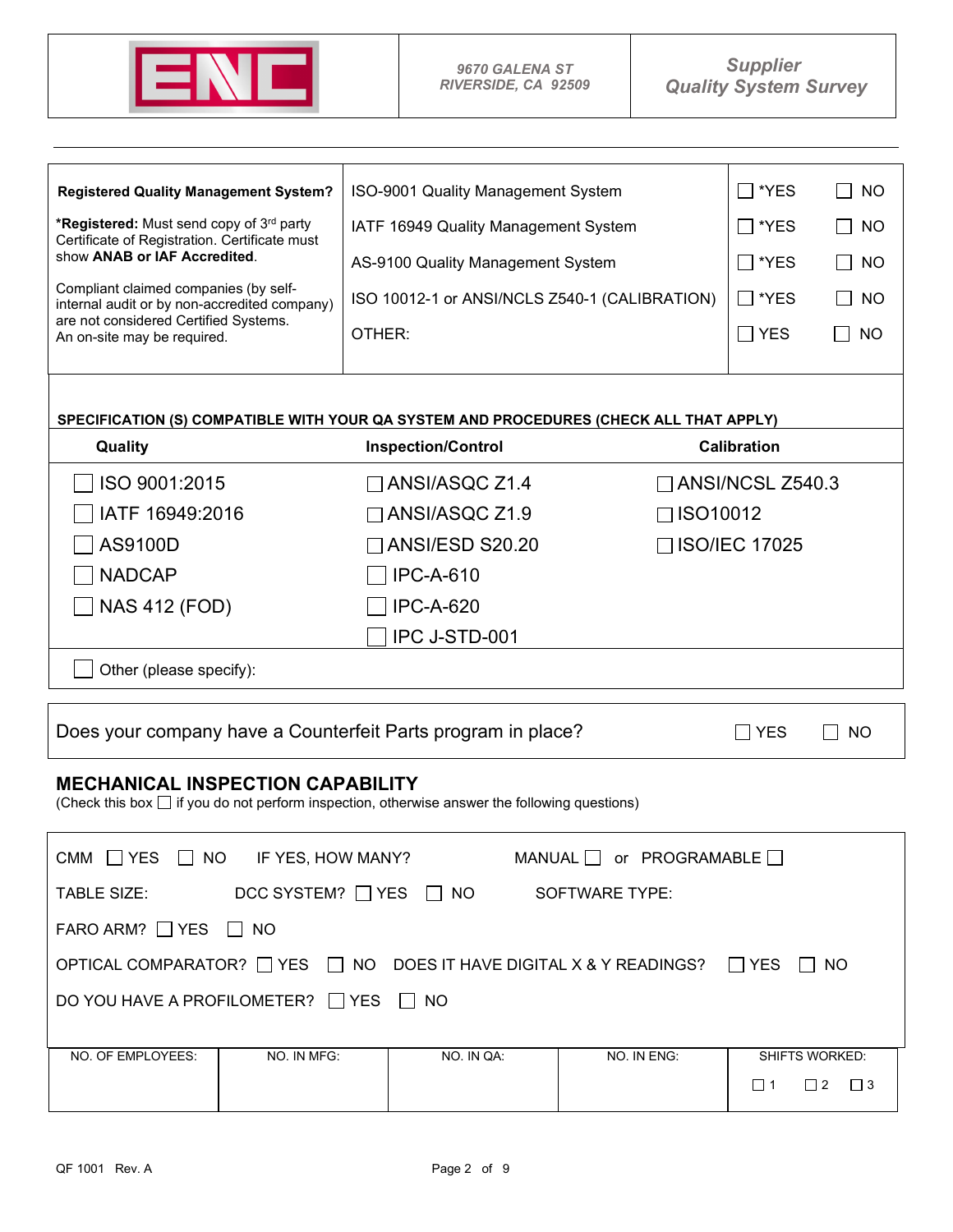

| <b>Survey Completed by</b> | <b>Position/Title</b> | Date |
|----------------------------|-----------------------|------|
| <b>Print Name</b>          |                       |      |
| <b>Signature</b>           |                       |      |

|                                                                                                                     | <b>SURVEY RESULTS FOR ENC USE ONLY</b> |                                                   |       |  |  |
|---------------------------------------------------------------------------------------------------------------------|----------------------------------------|---------------------------------------------------|-------|--|--|
| This is a New Supplier Evaluation $\Box$                                                                            | This is a 3-year Evaluation Review     | $\Box$ If 3 yr. evaluation, fill out fields below |       |  |  |
| Total POs issued last 3 years                                                                                       |                                        |                                                   |       |  |  |
| ENC ASL Supplier ID#<br>$Yr$ 2:<br>Yr3:<br>Suppliers Current OTD Score:<br>Yr 1:<br><b>Suppliers Quality Score:</b> |                                        |                                                   |       |  |  |
| CONDITIONAL APPROVAL (STATE LIMITATION):<br>$\Box$ APPROVED<br>$\Box$ DISAPPROVED:                                  |                                        |                                                   |       |  |  |
| <b>ENC COMMENTS:</b>                                                                                                |                                        |                                                   |       |  |  |
| $\Box$ FOLLOW-UP SURVEY REQUIRED                                                                                    | FOLLOW-UP DATE:                        | <b>FOLLOW-UP RESULTS:</b>                         |       |  |  |
| QA MANAGER / QE (PRINT NAME):                                                                                       | SIGNATURE:                             |                                                   | DATE: |  |  |
| QA MANAGER FINAL COMMENTS:                                                                                          |                                        |                                                   |       |  |  |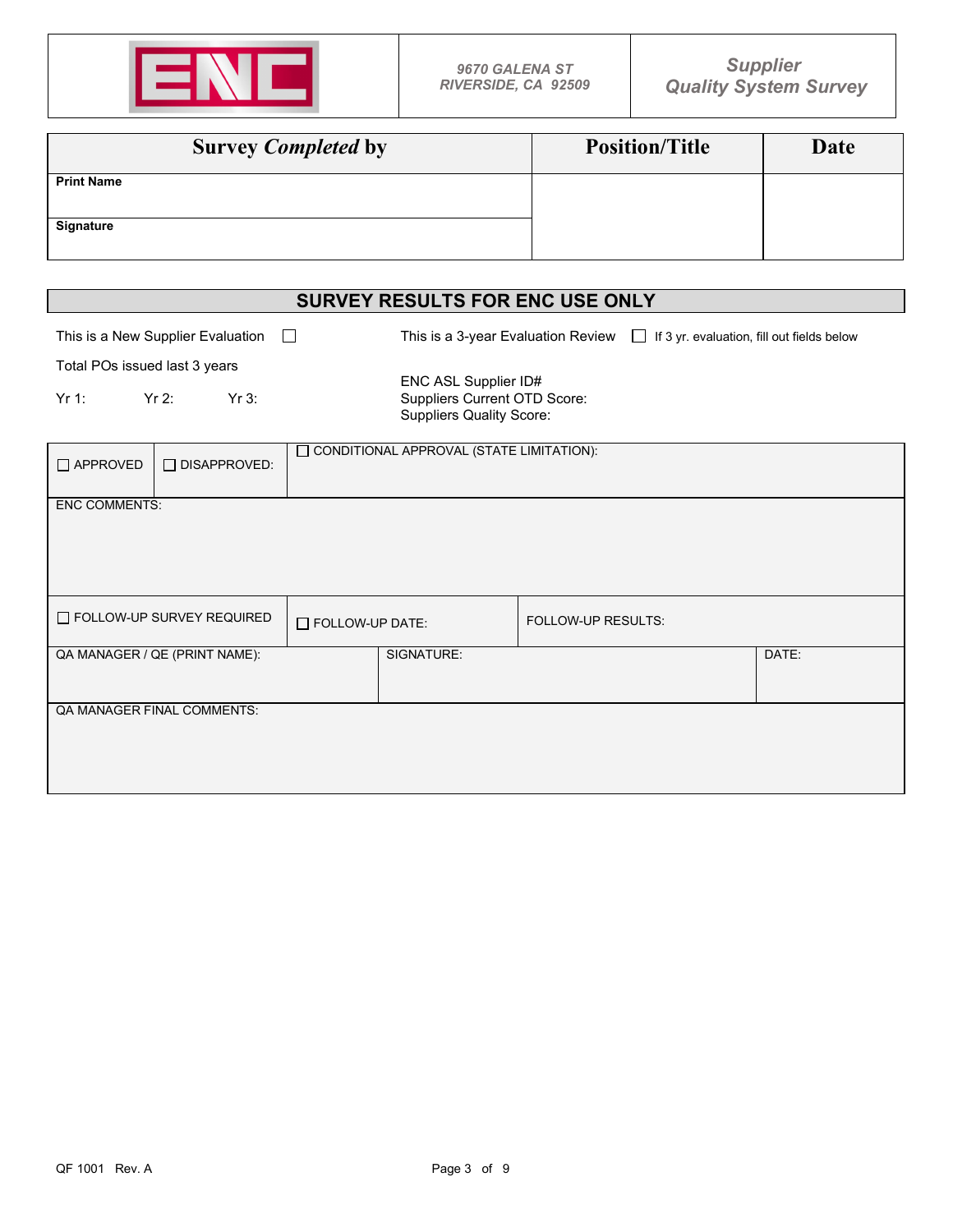

## **1. QUALITY MANAGEMENT**

|  | (Check this box $\Box$ if you do not have a Quality Management System, otherwise answer the following questions) |  |  |
|--|------------------------------------------------------------------------------------------------------------------|--|--|
|  |                                                                                                                  |  |  |

|    | 1.1 | Is there a stated and signed Quality Policy and Quality Manual?                                                                                                              | Yes                             | No        |
|----|-----|------------------------------------------------------------------------------------------------------------------------------------------------------------------------------|---------------------------------|-----------|
|    | 1.2 | Are there documented and approved Quality Procedures and are<br>they available to all personnel?                                                                             | Yes                             | No        |
|    | 1.3 | Is there documented evidence of periodic review for the<br>Quality Management System (QMS) and procedures?                                                                   | $\Box$ Yes                      | No        |
|    | 1.4 | Does Management review the Quality System for suitability<br>and effectiveness?                                                                                              | Yes<br>$\blacksquare$           | No        |
|    | 1.5 | Is there a FOD and Counterfeit Parts Program in place<br>to assure contractual compliance?                                                                                   | Yes<br>$\overline{\phantom{a}}$ | No        |
|    | 1.6 | Do you have a process for measuring and improving customer<br>satisfaction?                                                                                                  | Yes                             | No        |
|    | 1.7 | Do you conduct periodic management reviews of your system?                                                                                                                   | Yes                             | No        |
|    | 1.8 | Does Top Management Use Risk-Based Thinking in manufacturing<br>process?                                                                                                     | Yes                             | No        |
| 2. |     | <b>DOCUMENTATION AND RECORDS</b><br>(Check this box $\Box$ if you do not control documents and record, otherwise answer the following questions)                             |                                 |           |
|    | 2.1 | Is there a system in place to control all documents and records<br>that affect quality?                                                                                      | Yes                             | No        |
|    | 2.2 | Are documents and records controlled by revision and/or date?                                                                                                                | Yes                             | No        |
|    | 2.3 | Are documents affecting quality approved prior to release?                                                                                                                   | $\Box$ Yes                      | $\Box$ No |
|    | 2.4 | Are pertinent documents located and easily accessible in areas<br>where work is being performed?                                                                             | Yes<br>$\blacksquare$           | No        |
|    | 2.5 | Is there a system in place to control obsolete documents?                                                                                                                    | Yes                             | No        |
|    | 2.6 | Are documents and records appropriately identified, filed, stored<br>and controlled in an environment to prevent deterioration, damage<br>and loss and are easily retrieved? | Yes                             | No        |

**3. <b>TRAINING** (Check this box  $\Box$  if you do not have a Training program, otherwise answer the following questions)

| 3.1 | Is there a documented training program in place for new hires as<br>well as recurring training for current employees?                  | i Yes      | No |
|-----|----------------------------------------------------------------------------------------------------------------------------------------|------------|----|
| 3.2 | Does the system evaluate the effectiveness of the training<br>provided?                                                                | $\Box$ Yes | No |
| 3.3 | Are there documented training records of employees being trained?<br>Including those performing a specific process? (i.e. Solder, ESD) | Yes        | No |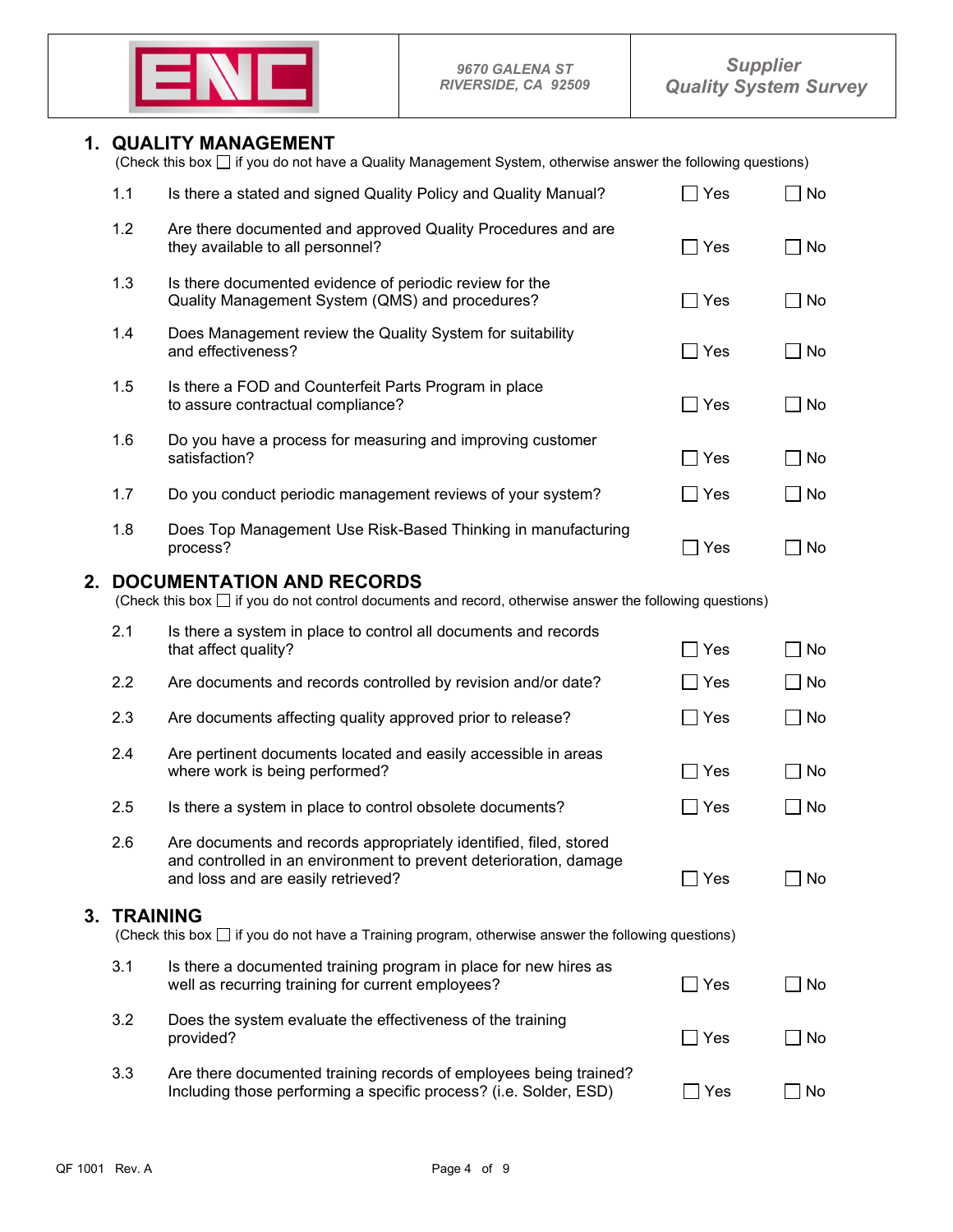

**4. CONTRACT REVIEW** (Check this box  $\Box$  if you do not have a Contract Review system, otherwise answer the following questions)

|    | 4.1 | Does the supplier perform and document contract review?                                                                                                                                         | Yes           | No        |
|----|-----|-------------------------------------------------------------------------------------------------------------------------------------------------------------------------------------------------|---------------|-----------|
|    | 4.2 | Are the reviews performed by all concerned functions?                                                                                                                                           | Yes           | No        |
|    | 4.3 | Does the supplier flow down contractual requirements?                                                                                                                                           | $\Box$ Yes    | $\Box$ No |
|    | 4.4 | Does the quality organization review contracts prior to<br>acceptance?                                                                                                                          | $\Box$ Yes    | $\Box$ No |
|    | 4.5 | Are there procedures for the control of customer-supplied material<br>or products?                                                                                                              | $\Box$ Yes    | $\Box$ No |
| 5. |     | <b>PURCHASING</b><br>(Check this box $\Box$ if you do not have a controlled Purchasing system, otherwise answer the following questions)                                                        |               |           |
|    | 5.1 | Is there a system for selecting and approving suppliers?                                                                                                                                        | $\Box$ Yes    | No        |
|    | 5.2 | Does the supplier have an approved supplier list?                                                                                                                                               | $\Box$ Yes    | $\Box$ No |
|    | 5.3 | Does the supplier flow down specific contract requirements to<br>their sub-contractors?                                                                                                         | $\exists$ Yes | No        |
|    | 5.4 | Are purchasing documents reviewed prior to release and are<br>these reviews documented?                                                                                                         | $\bigcap$ Yes | No        |
|    | 5.5 | Are purchased products inspected and verified for proper identification<br>and documentation before used or shipped?                                                                            | $\Box$ Yes    | No        |
|    | 5.6 | Is there a flow down for a counterfeit parts program to their<br>Suppliers to assure electronic parts are from original lots?                                                                   | $\Box$ Yes    | $\Box$ No |
|    | 5.7 | Does the supplier purchase supplies or services by an<br>approved customer source when required by contract?                                                                                    | Yes           | $\Box$ No |
| 6. |     | HANDLING, STORAGE, PACKAGING, PRESERVATION AND DELIVERY<br>(Check this box $\square$ if your system does not require to have these controls in place, otherwise answer the following questions) |               |           |
|    | 6.1 | Are there procedures addressing handling, storage, packaging,<br>preservation and delivery?                                                                                                     | Yes           | No        |
|    | 6.2 | Do the procedures address methods of handling product to<br>prevent damage and deterioration throughout the manufacturing<br>process?                                                           | ∃ Yes         | $\Box$ No |
|    | 6.3 | Are accepted product located in an area to prevent damage<br>or deterioration?                                                                                                                  | $\Box$ Yes    | No        |
|    | 6.4 | Does the supplier have a system for age control of rubber<br>goods, gaskets, packing, adhesives, sealant, etc. (shelf-life)?                                                                    | $\Box$ Yes    | No        |
|    | 6.6 | Is packaging and marking controlled to ensure conformance<br>to specifications and delivery of products?                                                                                        | $\Box$ Yes    | □ No      |
|    | 6.7 | Does the supplier protect product for shipment to prevent<br>damage during transit to customers?                                                                                                | $\Box$ Yes    | $\Box$ No |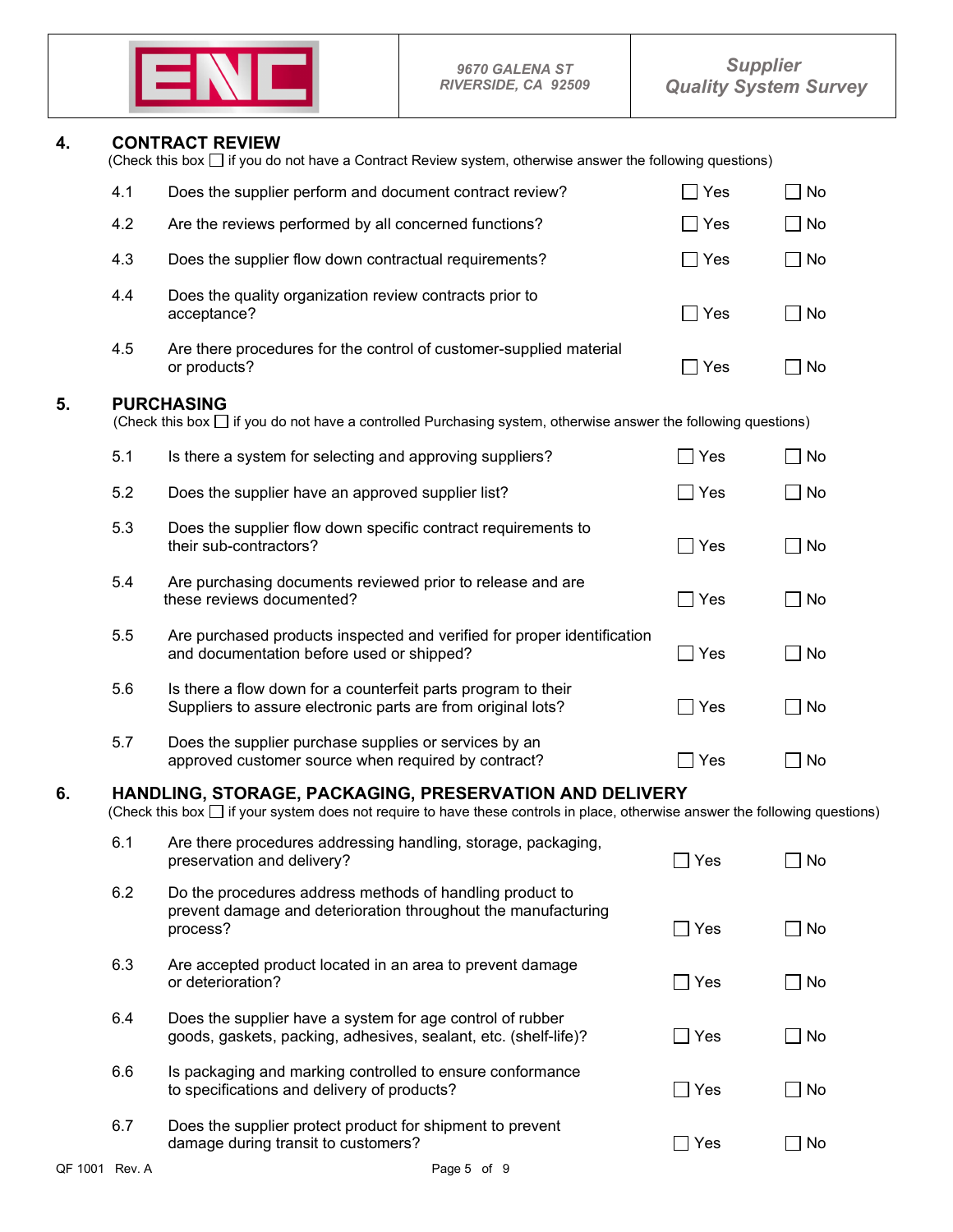

**7. PROCESS CONTROL** (Check this box  $\Box$  if you do not have a Process Control System, otherwise answer the following questions)

| 7.1 | Are there documented procedures or work instructions defining<br>the production processes that could adversely affect quality? | Yes | No. |
|-----|--------------------------------------------------------------------------------------------------------------------------------|-----|-----|
| 7.2 | Are there documented procedures defining the use of suitable<br>production equipment and a suitable working environment?       | Yes | No. |
| 7.3 | Does the supplier monitor and control process parameters and<br>product characteristics? (SPC)                                 | Yes | No. |
| 7.5 | Are there documented procedures or instructions with samples<br>or pictures identifying criteria for workmanship?              | Yes | No. |
| 7.6 | Are there procedures to ensure that products are identified and<br>traceable throughout all stages of manufacturing?           | Yes | No. |
| 7.7 | Does the supplier have a maintenance procedure and schedule<br>for equipment and machines?                                     | Yes | No. |
| 7.8 | Is there a documented process for FOD/FOE?                                                                                     | Yes | No  |
| 7.9 | Is there a documented process for ESD?                                                                                         | Yes | No. |
|     |                                                                                                                                |     |     |

**8. INSPECTION AND TESTING**<br>(Check this box  $\Box$  if you do not perform Inspection or Testing, otherwise answer the following questions)

| 8.1 | Are there documented procedures for the inspection and testing<br>of the product or processes provided? | Yes | No          |
|-----|---------------------------------------------------------------------------------------------------------|-----|-------------|
| 8.2 | Does the supplier perform receiving inspection of products<br>received from a subcontractor?            | Yes | No          |
| 8.3 | Is there a documented process for counterfeit parts prevention?                                         | Yes | ∣No         |
| 8.4 | Are the receiving inspections and testing documented?                                                   | Yes | $\sqcap$ No |
| 8.5 | Are there means to identify the inspection and test status?                                             | Yes | $\sqcap$ No |
| 8.6 | Are there documented procedures for in-process and final<br>inspections and testing?                    | Yes | No          |
| 8.7 | Are there records identifying the results of inspection<br>and testing?                                 | Yes | No.         |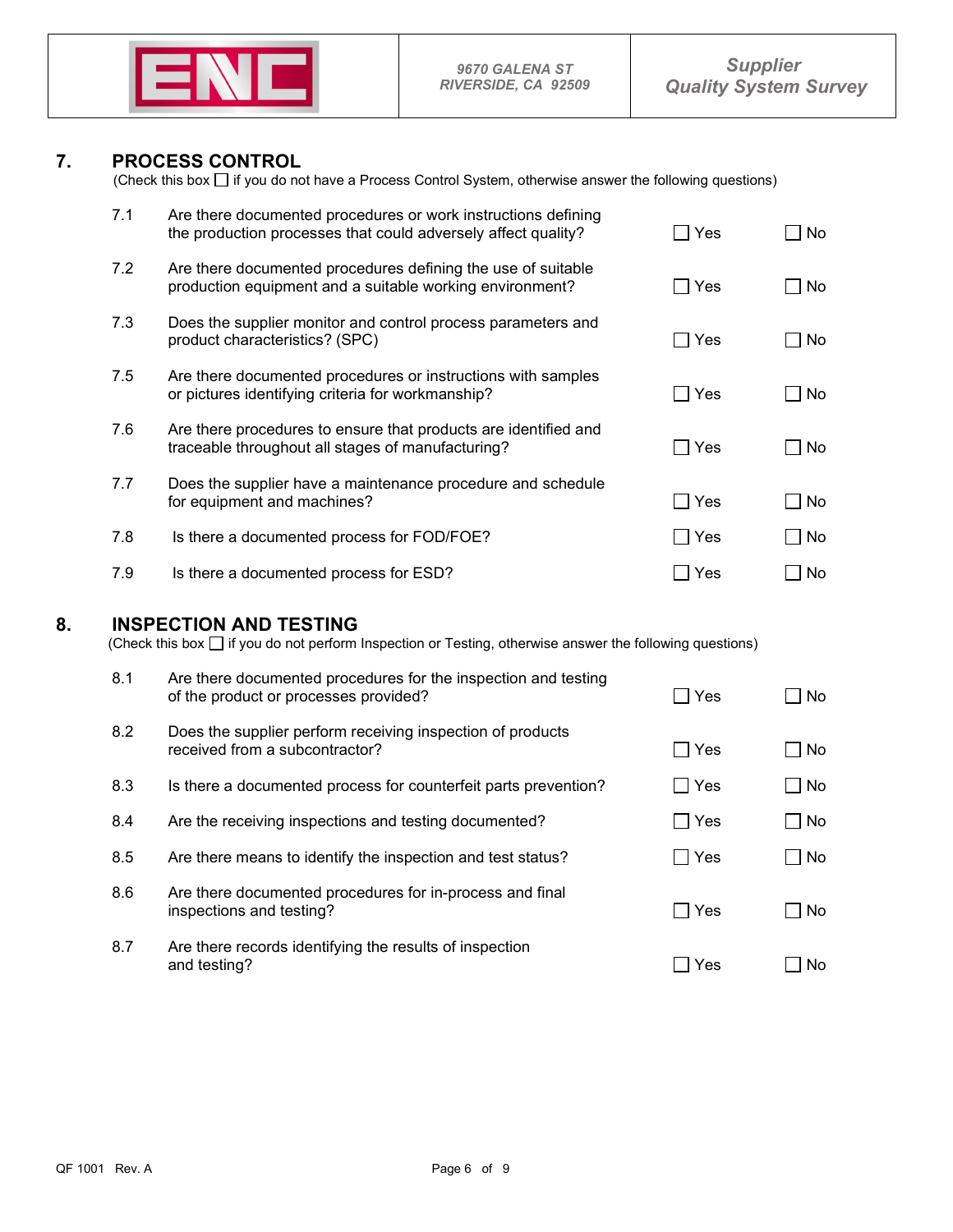

# **9. CONTROL OF INSPECTION, MEASURING AND TEST EQUIPMENT**

(Check this box  $\Box$  if you do not control Inspection, Measuring & Test Equipment, otherwise answer the following questions)

|     | 9.1  | Does the supplier have a documented procedure and system for<br>controlling the calibration of measuring and test equipment?                             | l Yes        | No        |
|-----|------|----------------------------------------------------------------------------------------------------------------------------------------------------------|--------------|-----------|
|     | 9.2  | Are measuring and test equipment calibrated in accordance<br>with ANSI Z540-1 of ISO 10012-1?                                                            | $\Box$ Yes   | $\Box$ No |
|     | 9.3  | Are records of calibration and certification maintained and<br>readily accessible?                                                                       | $\sqcap$ Yes | $\Box$ No |
|     | 9.4  | Are the standards used for calibration traceable to N.I.S.T.?                                                                                            | ∣ Yes        | $\Box$ No |
|     | 9.5  | Are each equipment uniquely identified?                                                                                                                  | ヿ Yes        | $\Box$ No |
|     | 9.8  | Does equipment identification include, as a minimum, date<br>calibrated, due date for next calibration and identification of<br>calibrating personnel?   | $\Box$ Yes   | $\Box$ No |
|     | 9.9  | Are calibration intervals adjusted based upon previous calibrations<br>to maintain acceptable reliability?                                               | Yes          | $\Box$ No |
|     | 9.10 | Are operators trained to properly handle equipment found to be<br>out of tolerance or out of calibration?                                                | $\sqcap$ Yes | $\Box$ No |
|     | 9.11 | Is there an Master calibration list showing the status and recall date<br>for each equipment?                                                            | $\Box$ Yes   | $\Box$ No |
| 10. |      | <b>CONTROL OF NONCONFORMING PRODUCT</b><br>(Check this box $\Box$ if you do not Control Nonconforming Product, otherwise answer the following questions) |              |           |
|     | 10.1 | Is there a documented procedure for the identification and<br>cogrogation of nonconforming materials to provent the                                      |              |           |

|      | segregation of nonconforming materials to prevent the<br>unintended use or installation?                                  | Yes | ∣No       |
|------|---------------------------------------------------------------------------------------------------------------------------|-----|-----------|
| 10.2 | Are there provisions for customer notification and requests for<br>acceptance of nonconforming products when required?    | Yes | ∣ ∣No     |
| 10.3 | Are dispositions clearly identified and instructions for rework<br>or repair clearly stated?                              | Yes | ∣ No      |
| 10.4 | Do the records have the authorized signatures?                                                                            | Yes | $\Box$ No |
| 10.5 | Are materials that are subjected to rework or other authorized<br>procedures verified afterwards for complete conformity? | Yes | ∣No       |
|      |                                                                                                                           |     |           |

**11. CORRECTIVE ACTION**<br>(Check this box  $\Box$  if you do not have a Corrective Action System, otherwise answer the following questions)

| 11.1 | Are there procedures for implementing Corrective<br>Actions?                                                       | l Yes | l No |
|------|--------------------------------------------------------------------------------------------------------------------|-------|------|
| 11.2 | Do the procedures include the effective handling of customer<br>complaints and reports of product nonconformities? | l Yes | ∣No  |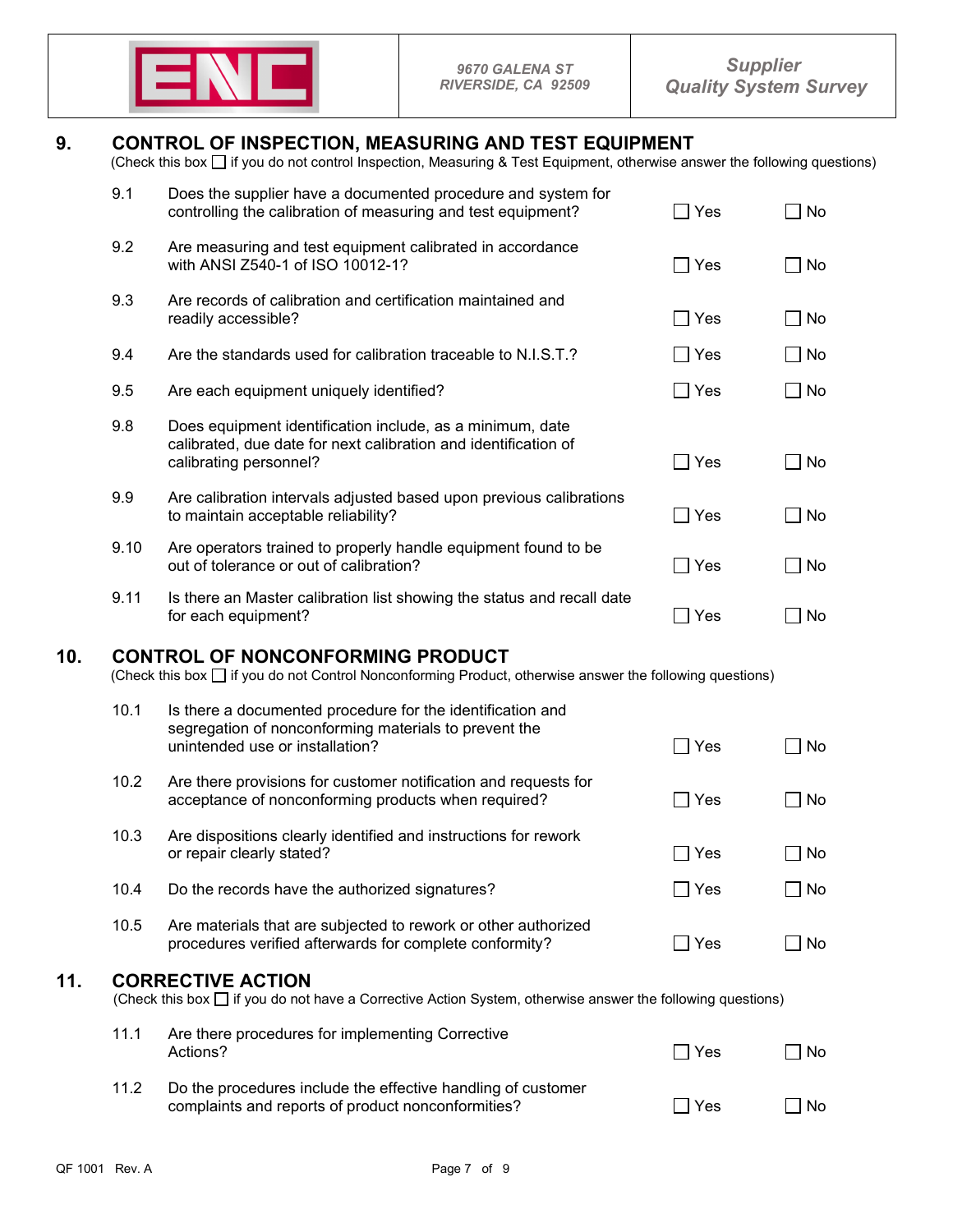|     |                                                                                                                                           |                                                                                                                                                                                                     | <b>9670 GALENA ST</b><br>RIVERSIDE, CA 92509 | <b>Supplier</b><br><b>Quality System Survey</b> |           |  |  |  |
|-----|-------------------------------------------------------------------------------------------------------------------------------------------|-----------------------------------------------------------------------------------------------------------------------------------------------------------------------------------------------------|----------------------------------------------|-------------------------------------------------|-----------|--|--|--|
|     | 11.3                                                                                                                                      | Do the records reflect follow-up action on the corrective action<br>taken?                                                                                                                          | Yes                                          | No                                              |           |  |  |  |
|     | 11.4                                                                                                                                      | Does the procedure/report identify the root cause of<br>nonconformities?<br>Does the procedure/report identify the plan to eliminate<br>the Root cause from repeating (in same or similar process)? |                                              | $\Box$ Yes                                      | No        |  |  |  |
|     | 11.5                                                                                                                                      |                                                                                                                                                                                                     |                                              | Yes                                             | No        |  |  |  |
|     | 11.6                                                                                                                                      | Is there evidence that the corrective action plan was verified for<br>effectiveness and completeness before closing?                                                                                | Yes                                          | No                                              |           |  |  |  |
| 12. | <b>INTERNAL QUALITY AUDITS</b><br>(Check this box $\Box$ if you do not perform Internal Audits, otherwise answer the following questions) |                                                                                                                                                                                                     |                                              |                                                 |           |  |  |  |
|     | 12.1                                                                                                                                      | Are there procedures for planning and implementing internal<br>quality audits?                                                                                                                      |                                              | Yes                                             | No        |  |  |  |
|     | 12.2                                                                                                                                      | Are the audits conducted on a scheduled time basis?                                                                                                                                                 |                                              | Yes                                             | No        |  |  |  |
|     | 12.3                                                                                                                                      | Are the audits conducted by independent/impartial personnel?                                                                                                                                        |                                              | Yes                                             | No        |  |  |  |
|     | 12.4                                                                                                                                      | If there were deficiencies in the area being audited, was<br>corrective action issued and a follow-up audit performed?                                                                              |                                              | ∏ Yes                                           | No        |  |  |  |
|     | 12.5                                                                                                                                      | Are the audit results reported in Management Review and<br>discussed with personnel having responsibility for the<br>specific function?                                                             |                                              | $\Box$ Yes                                      | No        |  |  |  |
| 13. | <b>CALIBRATION</b><br>(Check this box $\Box$ if you do not have a Calibration System, otherwise answer the following questions)           |                                                                                                                                                                                                     |                                              |                                                 |           |  |  |  |
|     | 13.1                                                                                                                                      | Are the requirements of ISO/IEC 17025, ANSI/NCSL Z540.3<br>or ISO10012 followed?                                                                                                                    |                                              | ∃ Yes                                           | No        |  |  |  |
|     | 13.2                                                                                                                                      | Is there a copy of the latest revision of ISO/IEC 17025,<br>ANSI/NCSL Z540.3 or ISO10012 available as applicable?                                                                                   |                                              | $\Box$ Yes                                      | ∣ No      |  |  |  |
|     | 13.3                                                                                                                                      | Is calibration of test & measurement equipment maintained<br>with standards accuracy traceable to N. I.S.T?                                                                                         |                                              | $\Box$ Yes                                      | ]No       |  |  |  |
|     | 13.4                                                                                                                                      | Is there evidence of comparison of reference standards<br>to national standards at planned intervals?                                                                                               |                                              | $\Box$ Yes                                      | $\Box$ No |  |  |  |
|     | 13.5                                                                                                                                      | Is there sufficient availability of necessary calibration<br>equipment, both mechanical and electrical?                                                                                             |                                              | $\Box$ Yes                                      | No        |  |  |  |
|     | 13.6                                                                                                                                      | Is experience and skill of calibration personnel adequate<br>to the requirements?                                                                                                                   |                                              | $\Box$ Yes                                      | ] No      |  |  |  |
|     | 13.7                                                                                                                                      | Are there adequate measurement standards for calibration<br>of test and measuring equipment for capabilities of<br>Accuracy - Stability - Range - Sensitivity                                       |                                              | $\Box$ Yes                                      | No        |  |  |  |